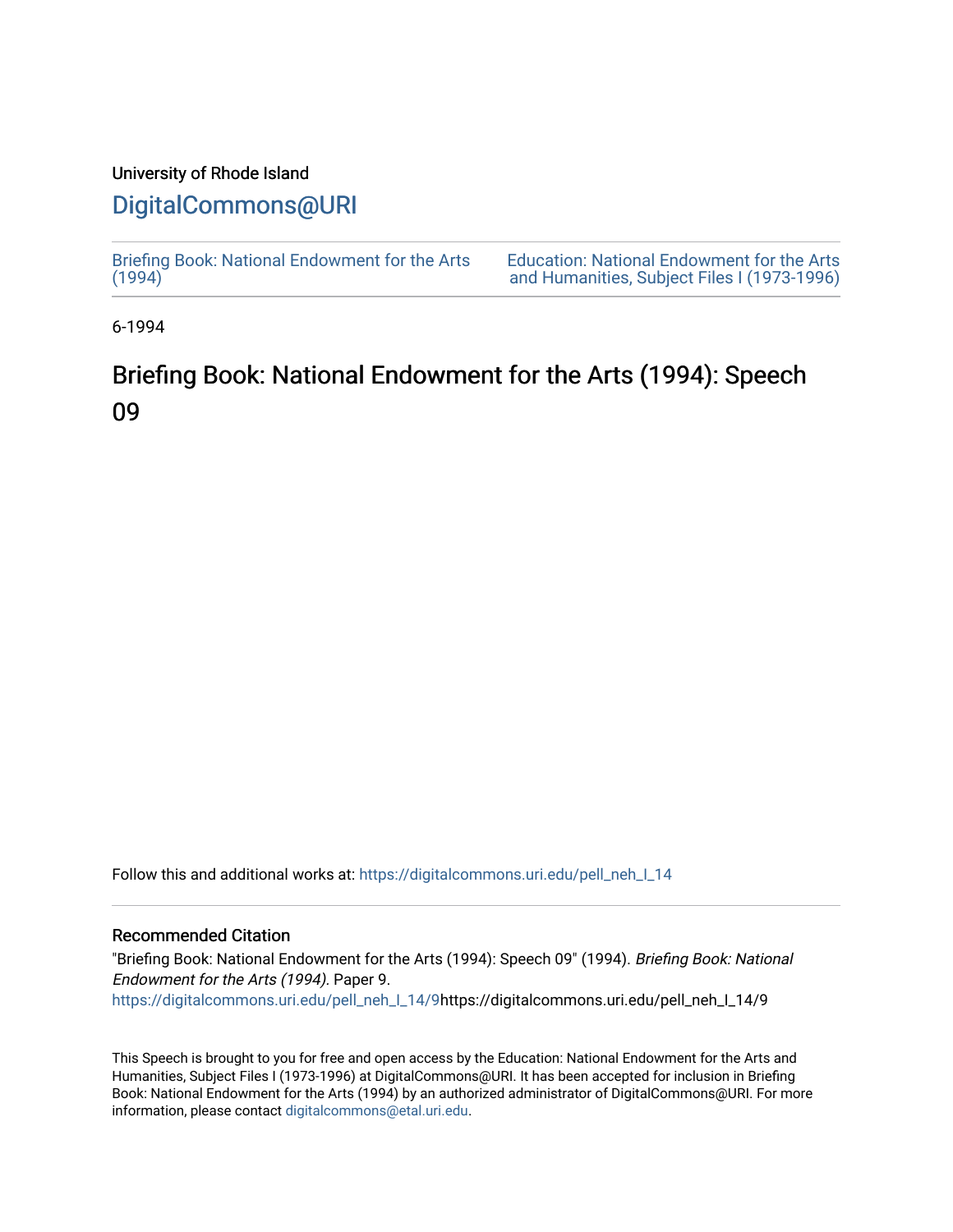#### THE NATIONAL ENDOWMENT

## **ARTS EDUCATION**

-- Art instruction in school - kindergarten through twelfth grade - is not a frill. The arts are a crucial ingredient of the curriculum because they teach young people creativity and the ability to express themselves in a positive way. The arts help increase the self-esteem in young people by giving them a sense of accomplishment. Finally, education in the arts is how we pass our culture and civilization on to our children.

--Numerous studies have shown that arts instruction in the school curriculum motivates children to learn and increases the chances that at-risk students will stay in school. One such study, completed by Miami University Fairfield/Hamilton, Ohio, concluded that students learned and retained at a higher rate when the arts were used in simple instruction - for example, when geography was taught using map design concepts.

--The Arts Endowment has contributed to this body of research by commissioning the 1991 study entitled Understanding How the Arts Contribute to Excellent Education. The study contains numerous case studies of students more engaged in learning when the arts are used.

-- Last year, the Arts Endowment's Arts in Education program distributed \$5 million in partnership grants to the states to help pay for artist residencies in schools, art teacher training and other demonstration projects. The states contributed nearly \$25 million to these arts education projects.

--Every Endowment discipline program from dance, to folk arts, literature, music, theater and others supports arts education projects throughout the country. For example:

- a \$10,000 folk arts grant to the Vermont Folklife Center supported a statewide apprenticeship program which enabled masters to preserve and pass on traditional art forms to apprentices. The '93 grant will include masters and apprentices from Vermont's immigrant Lao, Cambodian and Vietnamese communities.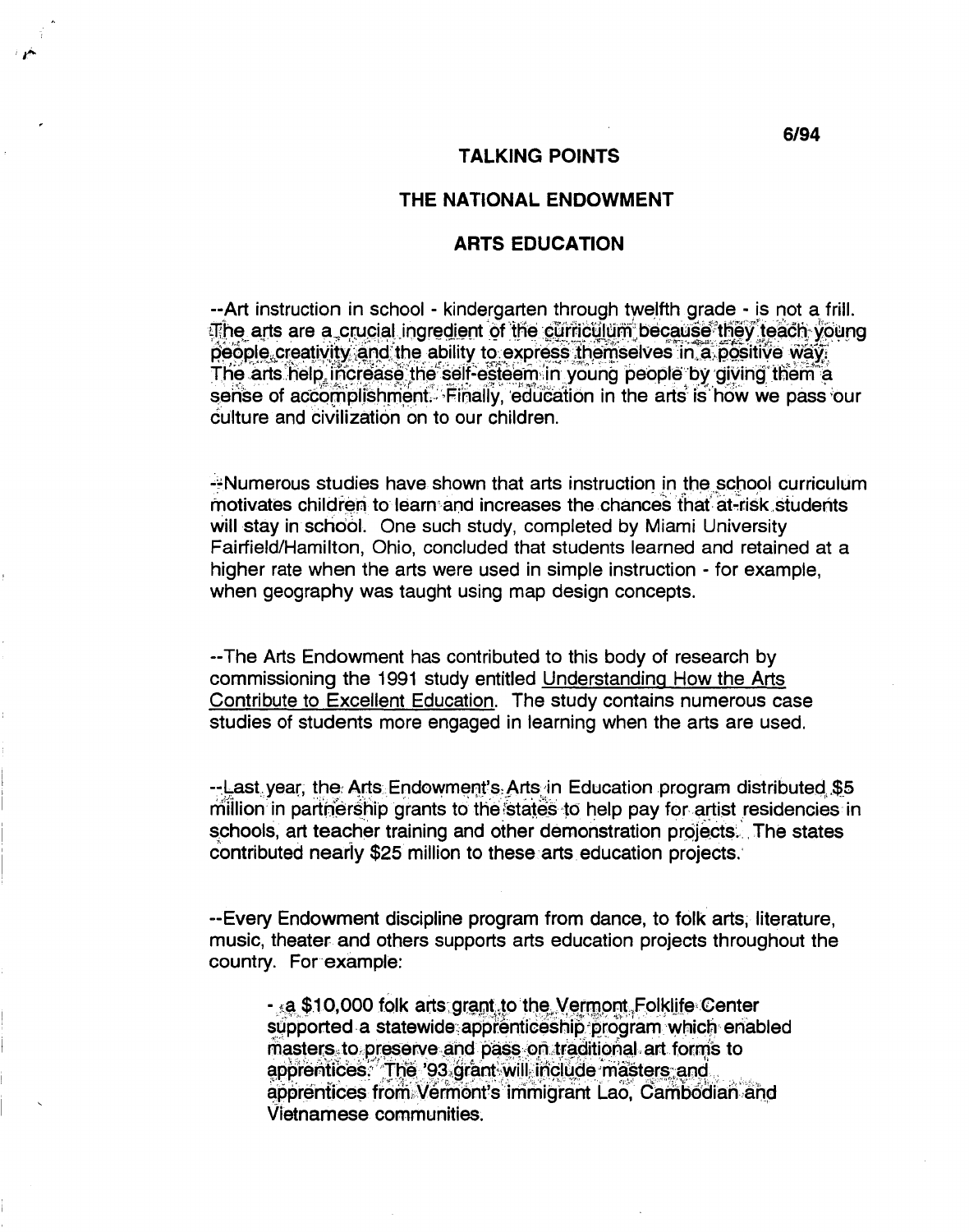- a grant to the Arizona Commission on the Arts helped

Arts Education page 2

 $\mathbf{e}^{\mathrm{c}^{\mathrm{c}}}$ 

establish APPLE Corps, an innovative partnership of artists,<br>prosecutors, private enterprise, law enforcement and educators that uses art to help young people and families reject drugs. RICO funds seized from drug busts match the Arts Endowment funds that help support the program.

- a \$5,000 grant to the Opera Guild of Greater Miami, Florida helped employ eight young singers, one coach/accompanist, and four technical apprentices for 33 weeks of daily classes in voice, acting, movement, and language.

- a grant to the Maryland State Arts Council created the AileyCamps - model summer day-camp programs designed by the Alvin Ailey Dance Company to foster discipline, self esteem and creative expression in young people at risk between the ages on 11 and 14.

Please contact the National Endowment for the Arts 682-5434 for additional examples.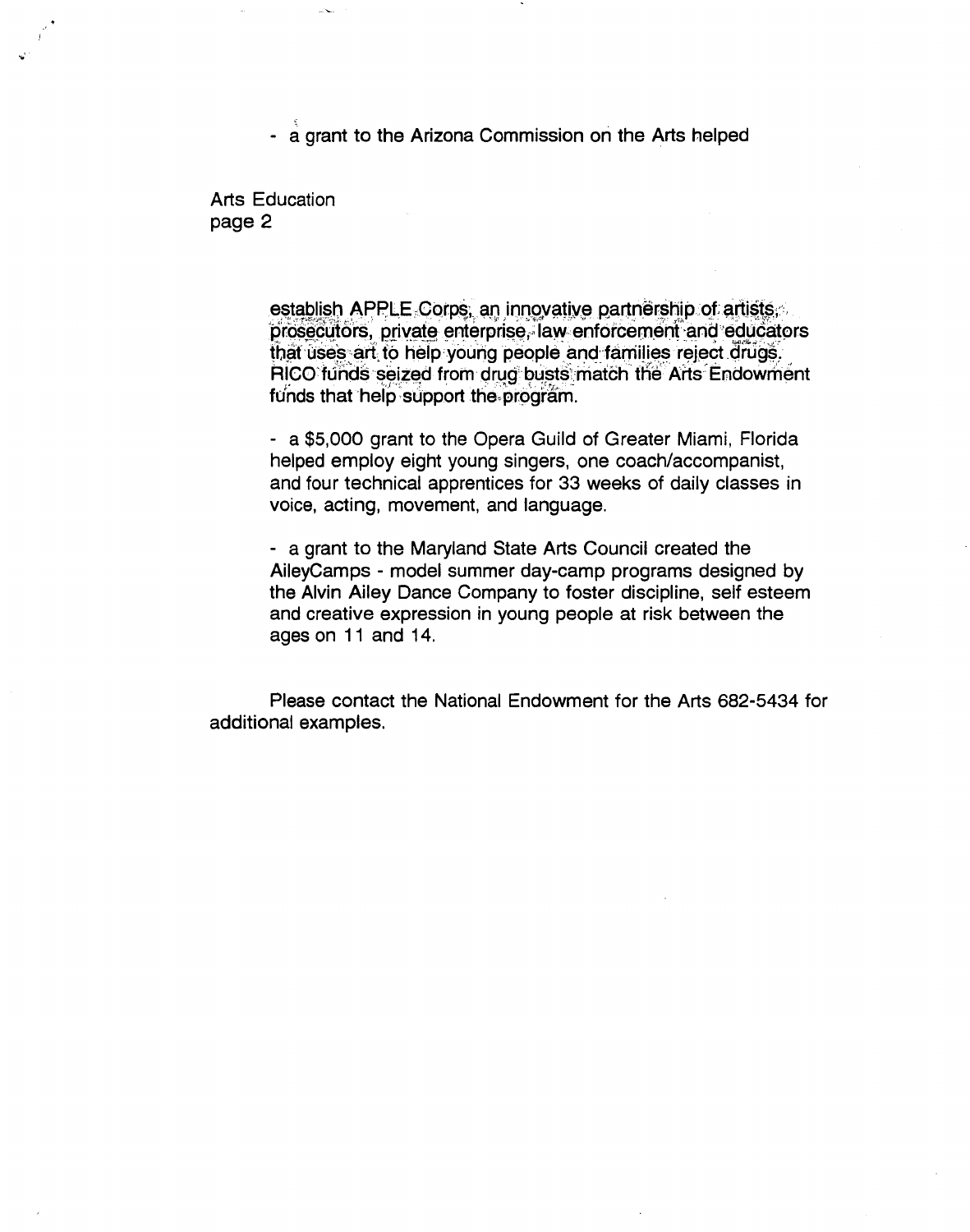### **TALKING POINTS**

#### **NATIONAL ENDOWMENT FOR THE ARTS**

# PARTNERSHIPS WITH OTHER AGENCIES, CORPORATIONS AND FOUNDATIONS IN THE FIGHT AGAINST CRIME AND DRUGS

-- The National Endowment, throughout its programs, is placing increased emphasis on partnering with other agencies, local governments and private entities, in the fight to help our young people stay in school and off the streets. These projects have been instrumental in reducing the number of young people at risk of delinquency and substance abuse.

--It is a fact that a youngster with a paint brush or one learning a role in a play is not going to pick up a gun. He or she has better things to do. The arts give young people the opportunity to be creative and to express themselves - and to act out - in a positive way. By creating something, they build self-discipline and self-confidence - which are the skills needed to be productive members of American society.

--Some of the Endowment's partnerships include:

--Rhode Island's Davies Career and Technical High School. which is a partnership between the state Council on the Arts, the U.S. Department of Education and the National Endowment for the Arts. Theater, music and design were integrated into the curriculum in a project called Art Talks. The Providence Journal-Bulletin praised the program in a 1992 article which said, "last year Jason G.... just plain skipped at least half his classes. This school year started out the same way. But for the last two months Jason hasn't missed a day...the reason: A remarkable program that aims not at teaching kids about the arts so much as getting them involved with art." Davies' teachers say the program has vastly improved discipline, attendance, and learning at the school.

-- Arizona's APPLE Corps is a partnership which matches Endowment funds with funds seized in drug busts under Arizona's RICO statute. The project uses arts programs with an anti-drug message in after school programs in schools, boys and girls clubs, neighborhood centers and recreation centers. Since 1989, arts organizations participating in the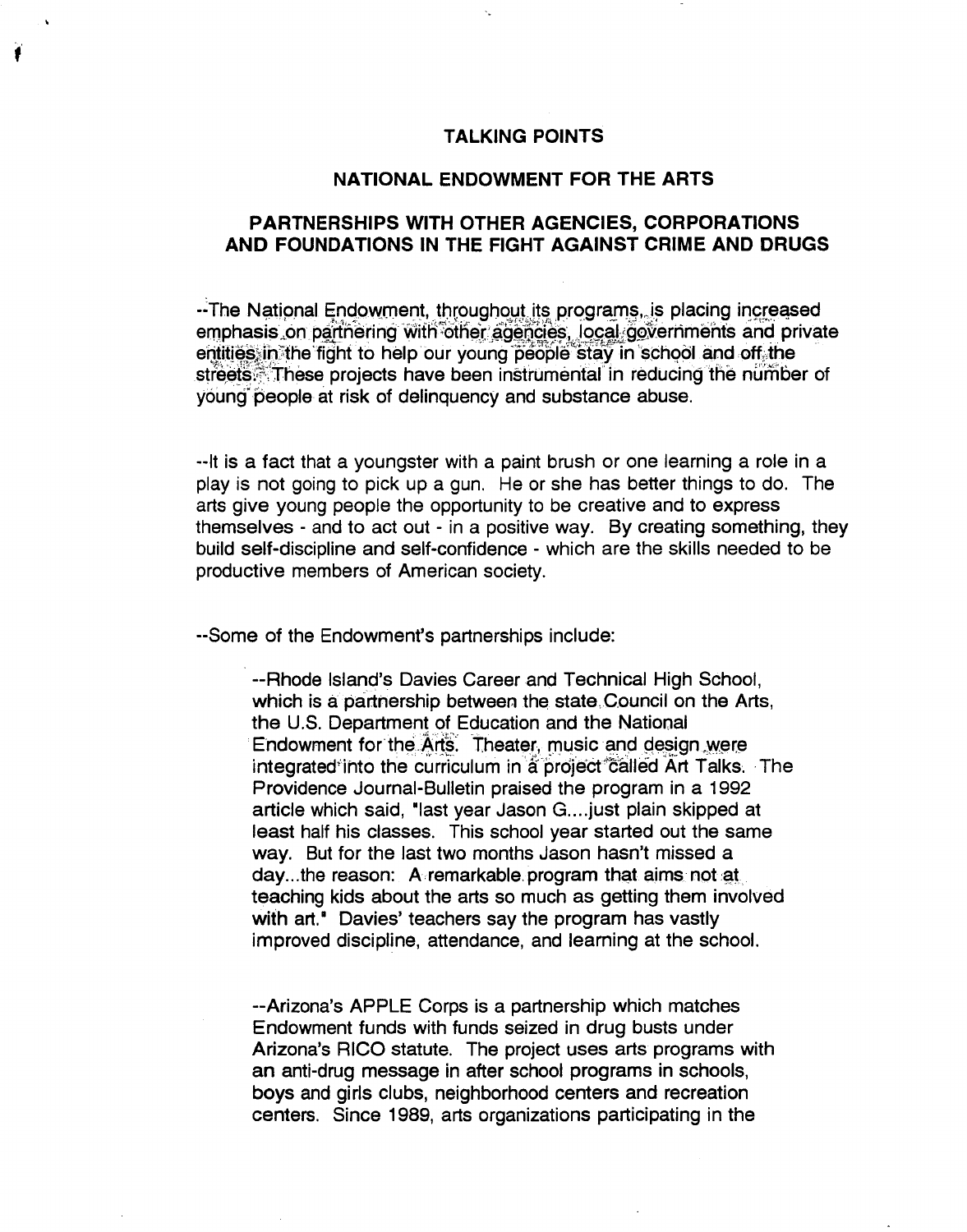APPLE Corps have given exhibitions or readings in over 125 sites, reaching over 25,000 youths.

--Birmingham, Alabama's Space One Eleven is a partnership between the City of Birmingham, the National Endowment, several local companies and foundations. The project is located in the inner city and serves low-income children from the first grade through junior high. The children are trained by 30 artists to make beautiful terra cotta tile bricks, which will be used in a \$50,000 public art project commissioned by the City of Birmingham.

--Richmond, Virginia's Theater IV is a pioneer in developing methods to identify children who are victims of sexual abuse, delinquency, and substance abuse. Cooperating agencies include Va. 's Bureau of Child Welfare, the National Center for Missing and Exploited Children, the National Endowment and others. The theater's method involves performing plays in front of young audiences that are specific to the subject matter. Social service professionals are always in attendance. The method has proven to be a very successful, yet sensitive way of identifying children who are victims of abuse.

--South Central Los Angeles' Lula Washington Dance Theater runs a latch-key program for young people entitled "I Do Dance, Not Drugs.<sup>\*</sup> The program-is a partnership between Pacific Bell; L.A. County, the National Endowment and others. It is operated in conjunction with the  $L.A.$  police, who refer many of the participants. It is an after-school dance movement experience that permits young people to use their physical energy in a positive way.

--Other partnerships include:

,

-Manchester Craftsman Guild in Pittsburgh, Pa.

-California Arts Council's Alternatives in the LA. Metropolitan area -Voices of Youth throughout Vermont

-M Ensemble in Miami, Florida

-Henry Street Settlement in New York

-J T Parts in Tucson, Arizona

-YAYA in New Orleans, Louisiana

-First Step Dance Company in Lawrence, Kansas

-Boise Family Center Project in Boise, Idaho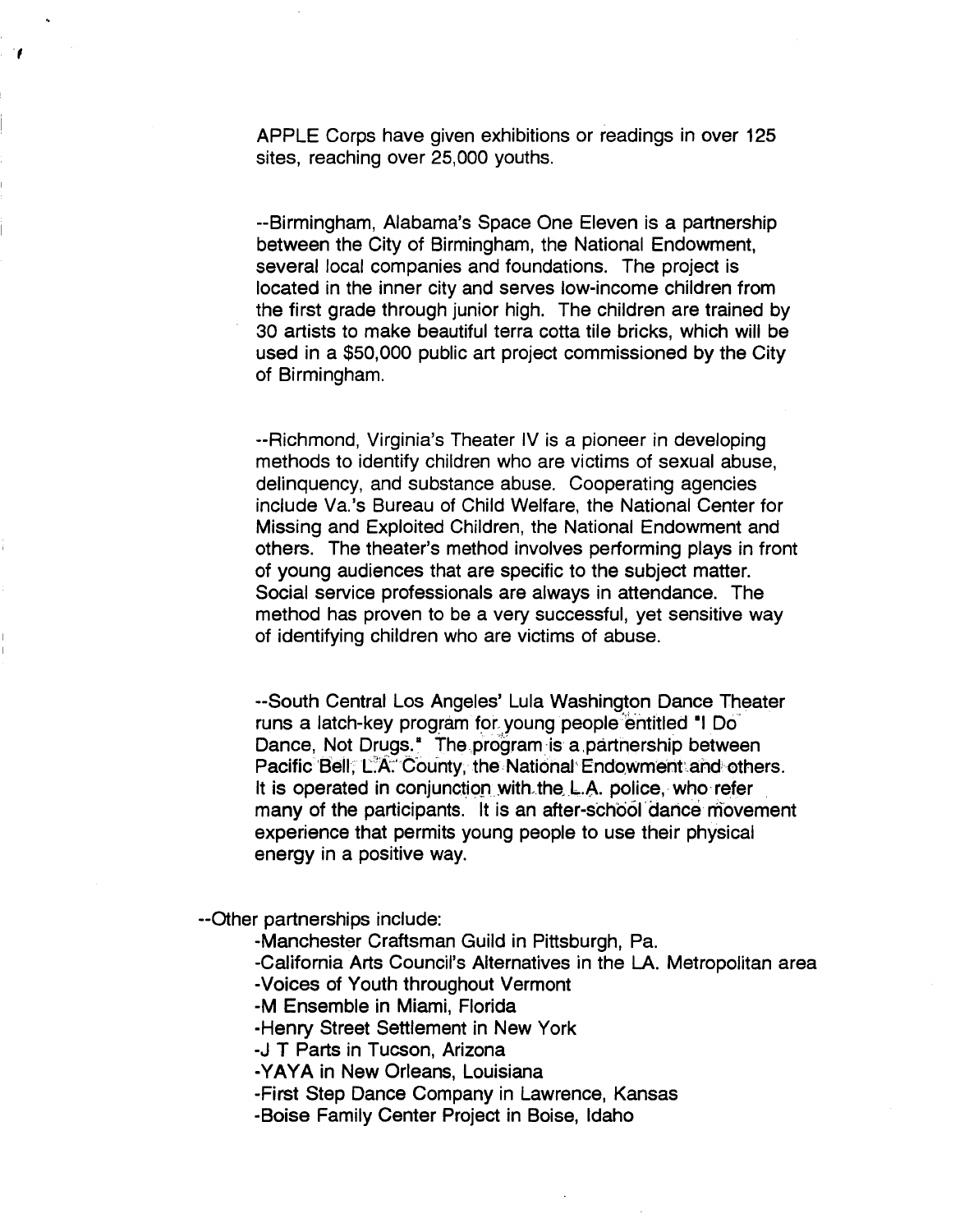-Family Arts Agenda in Salem, Oregon

-Coterie Theater's Reaching the Write Minds in Kansas City, Mo.

-.

-Working Classroom in Albuquerque, New Mexico

-Arts in Atlanta Project in Atlanta, Georgia

-Youth Reach in Massachusetts

 $\mathbf{r}^{\frac{1}{2}}$ 

-Aileycamp in Baltimore, Maryland

-Parishes Associated With Kinloch Team in Missouri

-Arts: Advancement and Expansion throughout Tennessee

-People's School in Chicago

-Center for Contemporary Art in Santa Fe, New Mexico

-and many, many more throughout the country